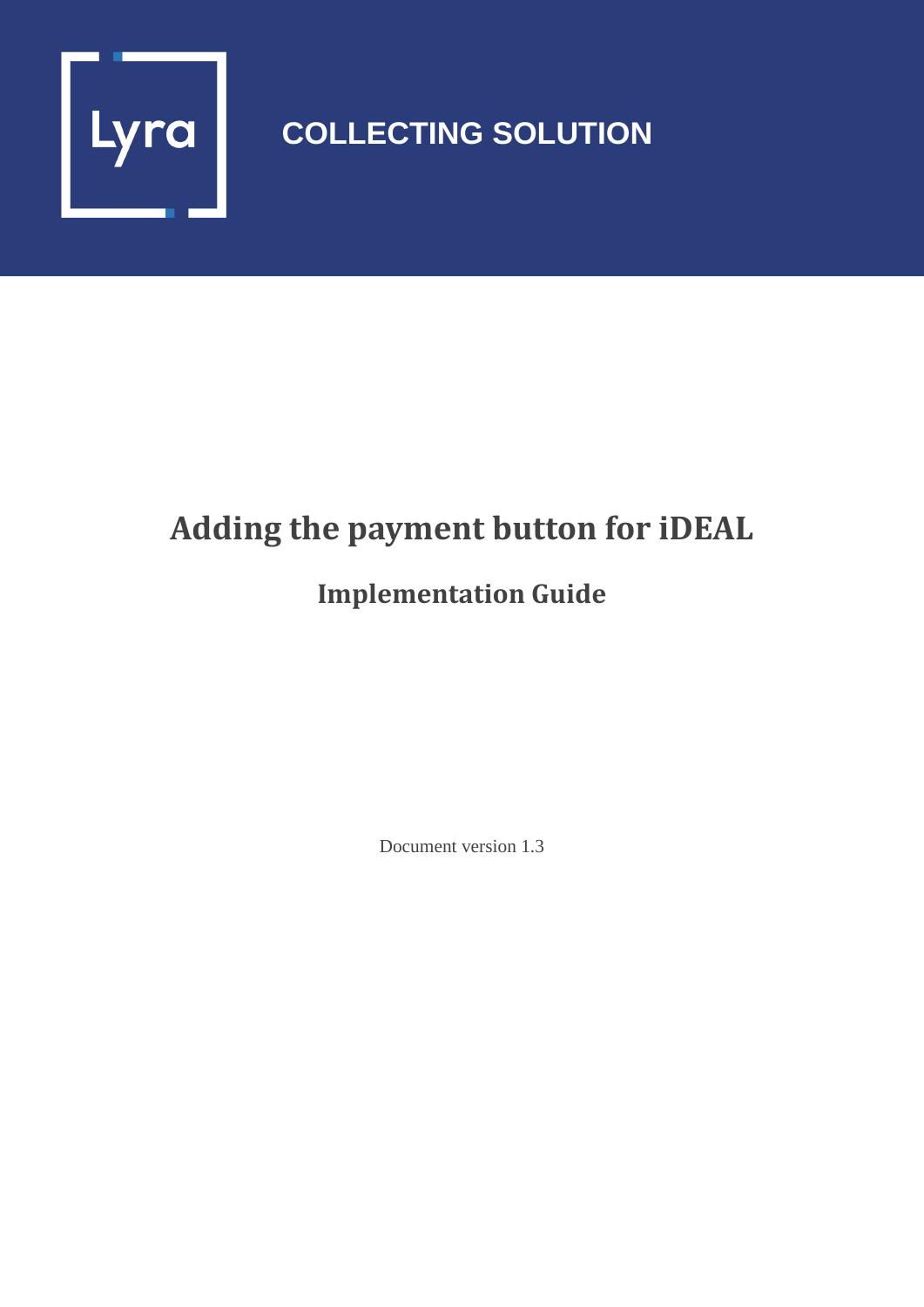## **Contents**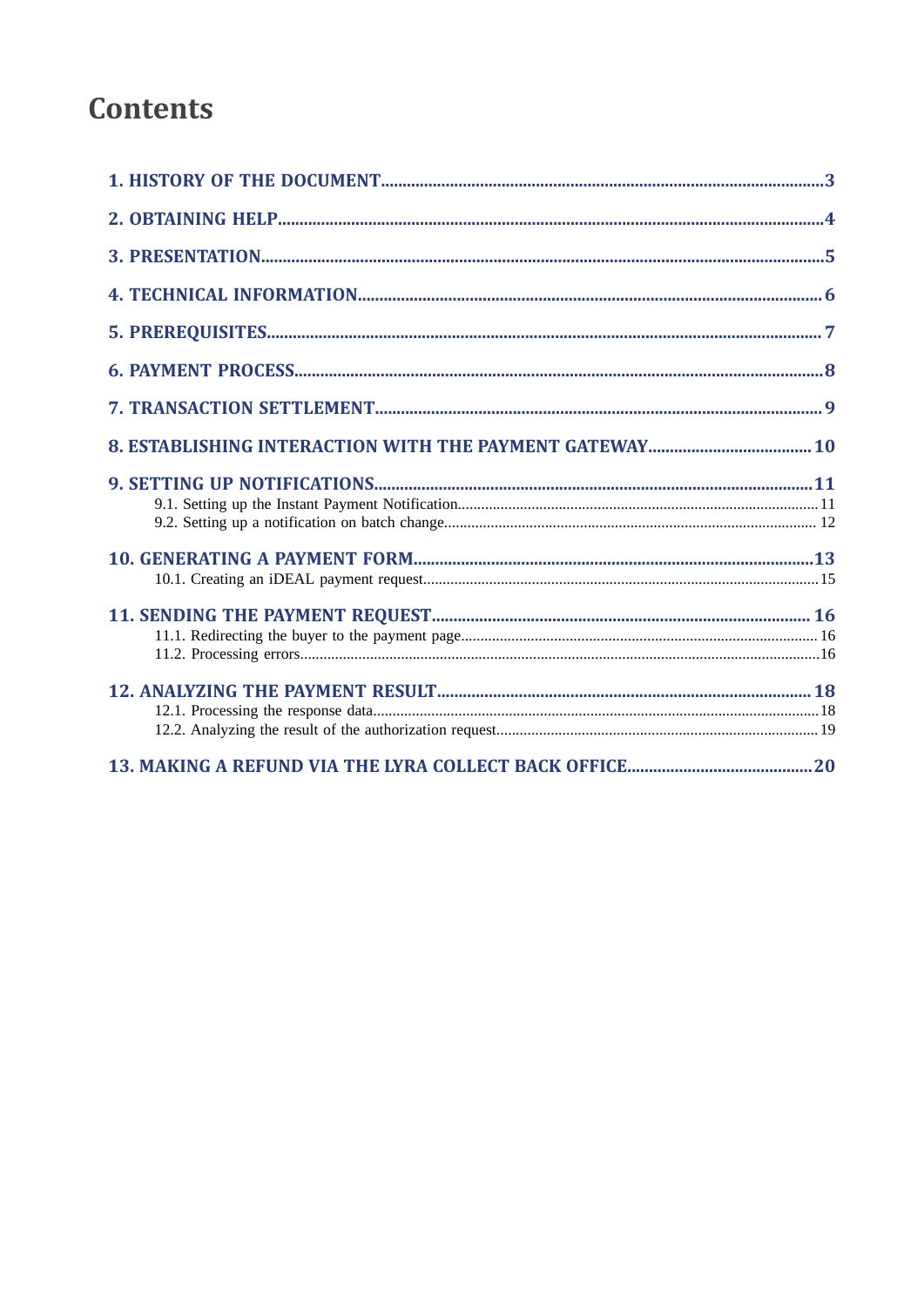# <span id="page-2-0"></span>**1. HISTORY OF THE DOCUMENT**

| <b>Version</b> | <b>Author</b> | <b>Date</b> | <b>Comment</b>                                                                                                                                          |
|----------------|---------------|-------------|---------------------------------------------------------------------------------------------------------------------------------------------------------|
| 1.3            | Lyra Collect  | 11/2/2020   | Update of error codes in the Processing errors chapter.<br>٠<br>Update of the Technical information chapter.<br>٠<br>Update of the refund process.<br>٠ |
| 1.2            | Lyra Collect  | 1/24/2020   | Update of the CAPTURED status description.<br>٠<br>Update of additional information.<br>٠<br>Integration by iframe not supported.<br>٠                  |
| 1.1            | Lyra Collect  | 9/30/2019   | Update of available operations.                                                                                                                         |
| 1.0            | Lyra Collect  | 9/20/2019   | Initial version                                                                                                                                         |

This document and its contents are confidential. It is not legally binding. Any reproduction and / or distribution of all or part of this document or its content to a third party is strictly prohibited or subject to prior written authorization from Lyra Collect. All rights reserved.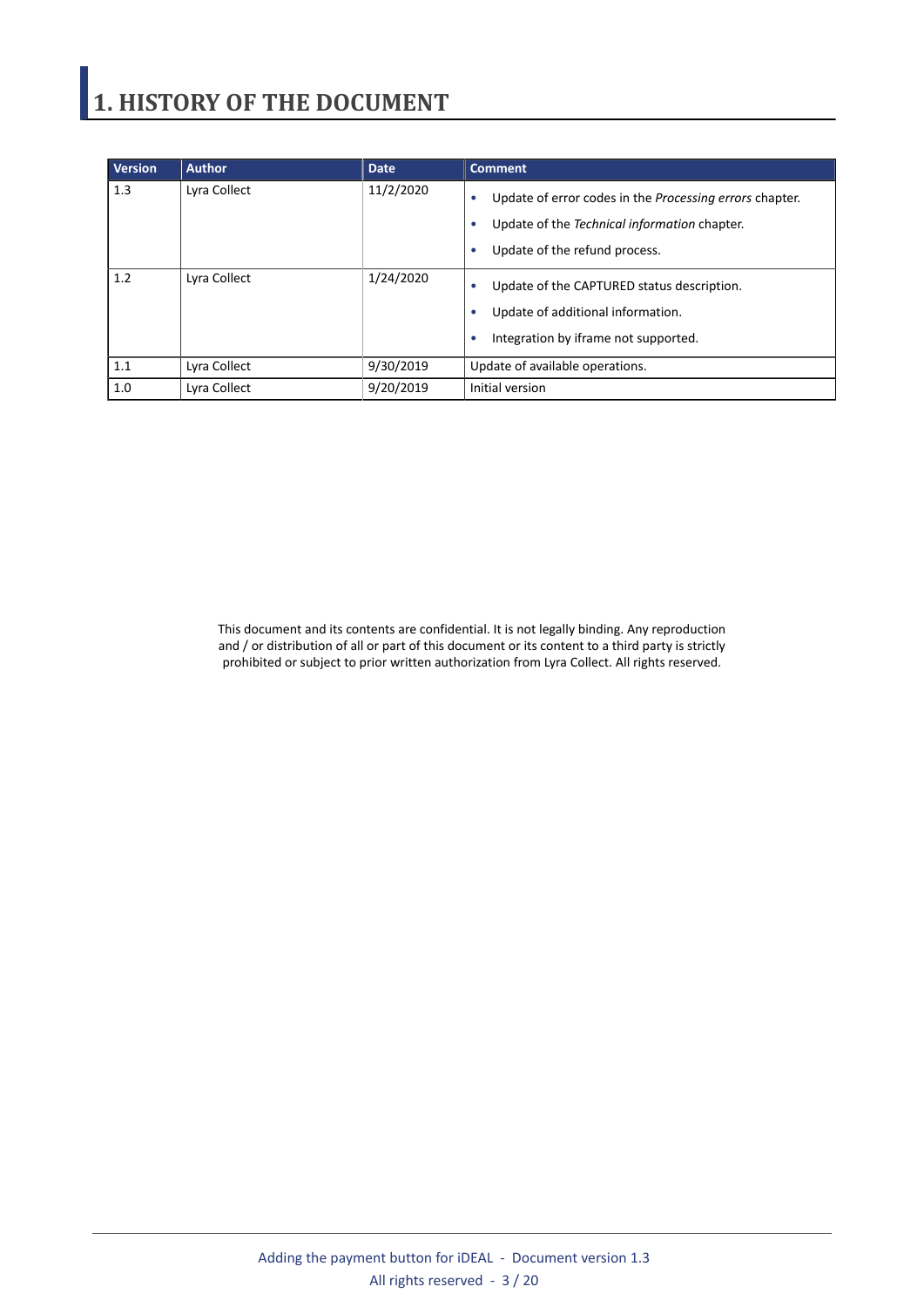### <span id="page-3-0"></span>**2. OBTAINING HELP**

Looking for help? Check our FAQ on our website

*<https://docs.lyra.com/en/collect/faq/sitemap.html>*

If you have any technical questions or need assistance, our tech support is available

from Monday to Friday from 9 a.m. to 6 p.m.

by phone at:



by e-mail : *[support-ecommerce@lyra-collect.com](mailto:support-ecommerce@lyra-collect.com)*

and via your Expert Back Office, **Help** > **Contact support**

To facilitate the processing of your demands, you will be asked to communicate your shop ID (an 8-digit number) .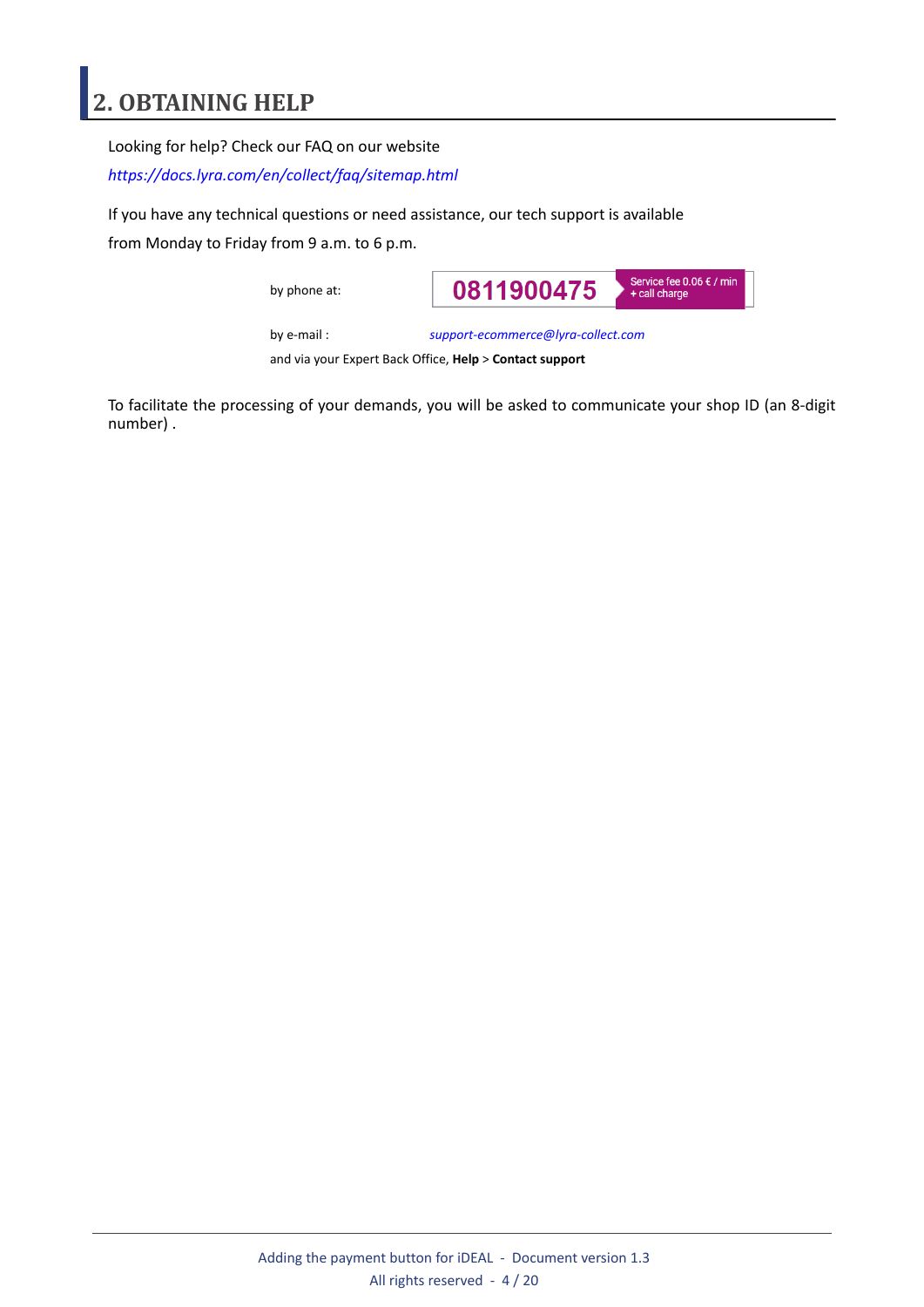# <span id="page-4-0"></span>**3. PRESENTATION**

iDEAL is the most frequently used payment method in the Netherlands.

Based on wire transfer, it allows the buyer to be redirected to the secure payment site of his/her bank and thus to transfer the amount to pay to the merchant's account, to pay his/her invoices, etc...

The merchant receives a real-time confirmation of payment, allowing him to ship the order more quickly.

|              | <b>Supported currencies</b>      |                        | <b>EUR</b>                                                                                                                                        |                |                  |                |                 |   |                 |
|--------------|----------------------------------|------------------------|---------------------------------------------------------------------------------------------------------------------------------------------------|----------------|------------------|----------------|-----------------|---|-----------------|
|              | <b>Supported countries</b>       | ۰                      | Germany<br>Austria                                                                                                                                | $\bullet$<br>۰ | Belgium<br>Spain | $\bullet$<br>۰ | France<br>Italy | ۰ | The Netherlands |
| $^\circledR$ | <b>Additional</b><br>information | $\bullet$<br>$\bullet$ | Debit is immediate (no capture delay).<br>Transaction validation is automatic (no manual validation).<br>No capture file is sent to the acquirer. |                |                  |                |                 |   |                 |

Adding the payment button for iDEAL - Document version 1.3 All rights reserved - 5 / 20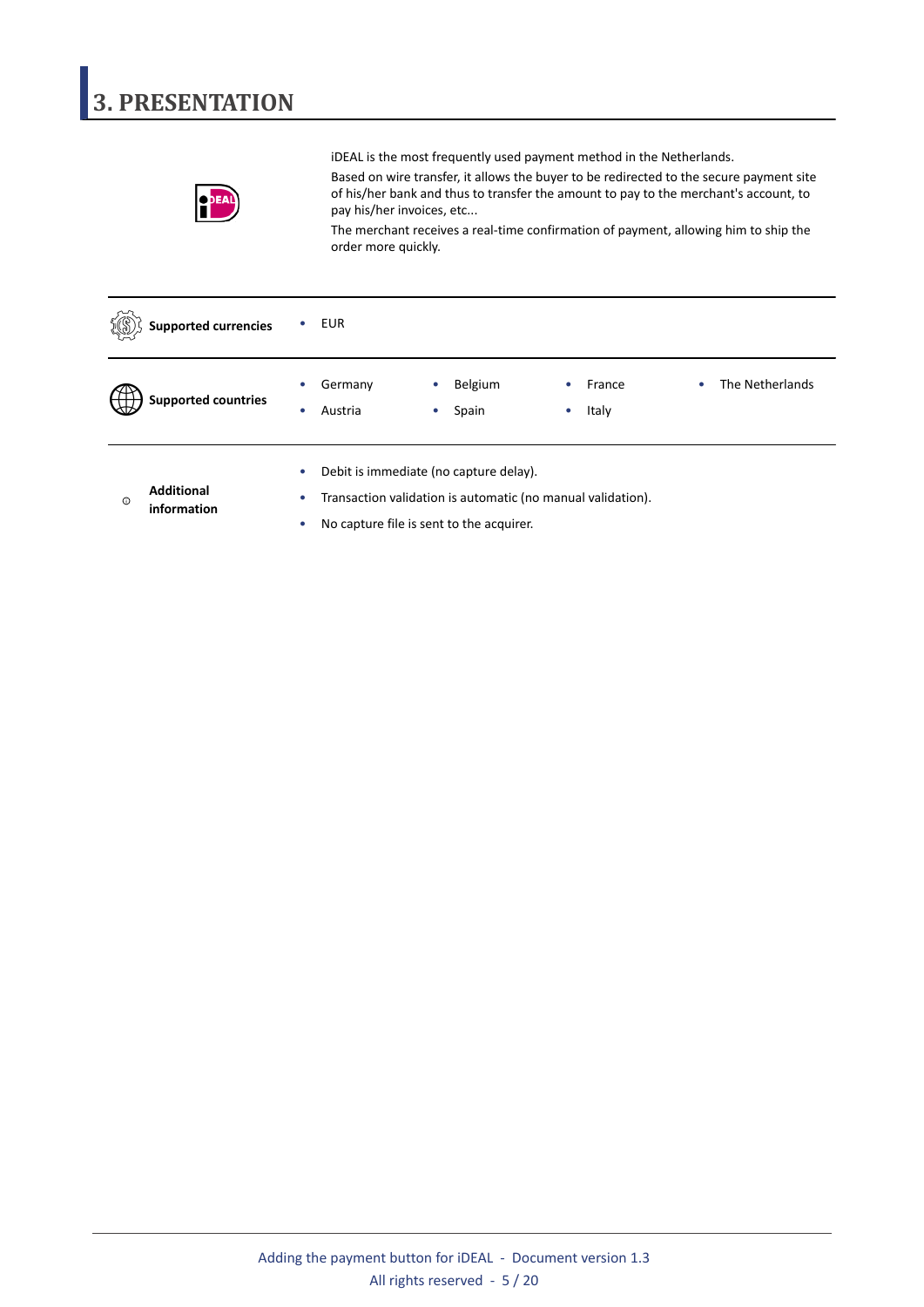## <span id="page-5-0"></span>**4. TECHNICAL INFORMATION**

| Values of the<br>vads card brand field | <b>Supported currencies</b> | <b>Supported countries</b> | <b>Authorization</b><br>validity period | <b>Payment process</b> |  |
|----------------------------------------|-----------------------------|----------------------------|-----------------------------------------|------------------------|--|
| <b>IDEAL</b>                           | EUR                         | NL.                        |                                         | Immediate capture      |  |

| <b>Sales channels</b>       |  |
|-----------------------------|--|
| e-commerce                  |  |
| m-commerce                  |  |
| MOTO payment                |  |
| Interactive Voice Server    |  |
| Payment order by e-mail/SMS |  |
| Payment order by WhatsApp   |  |

| <b>Operations with transactions</b> |  |
|-------------------------------------|--|
| Cancellation                        |  |
| Refund                              |  |
| Modification                        |  |
| Validation                          |  |
| Duplication                         |  |
| Manual reconciliation               |  |

| <b>Type of integration</b> |   |
|----------------------------|---|
| Redirection                |   |
| <b>Iframe</b>              | M |
| JavaScript Client          | × |
| Data collection form       |   |
| MarketPlace                | × |
| <b>API Web Services</b>    | × |
| Mobile SDK                 | 发 |
| <b>Back Office</b>         | × |
| WhatsApp                   |   |

| <b>Payment type</b>              |  |
|----------------------------------|--|
| Immediate payment                |  |
| Deferred payment                 |  |
| Payment in installments          |  |
| Payment by subscription          |  |
| Payment by file (token or batch) |  |
| One-click payment                |  |
| Payment by wallet                |  |

| <b>Miscellaneous</b>   |  |
|------------------------|--|
| Reporting              |  |
| Transaction settlement |  |
| Chargeback settlement  |  |
| Extra payment attempts |  |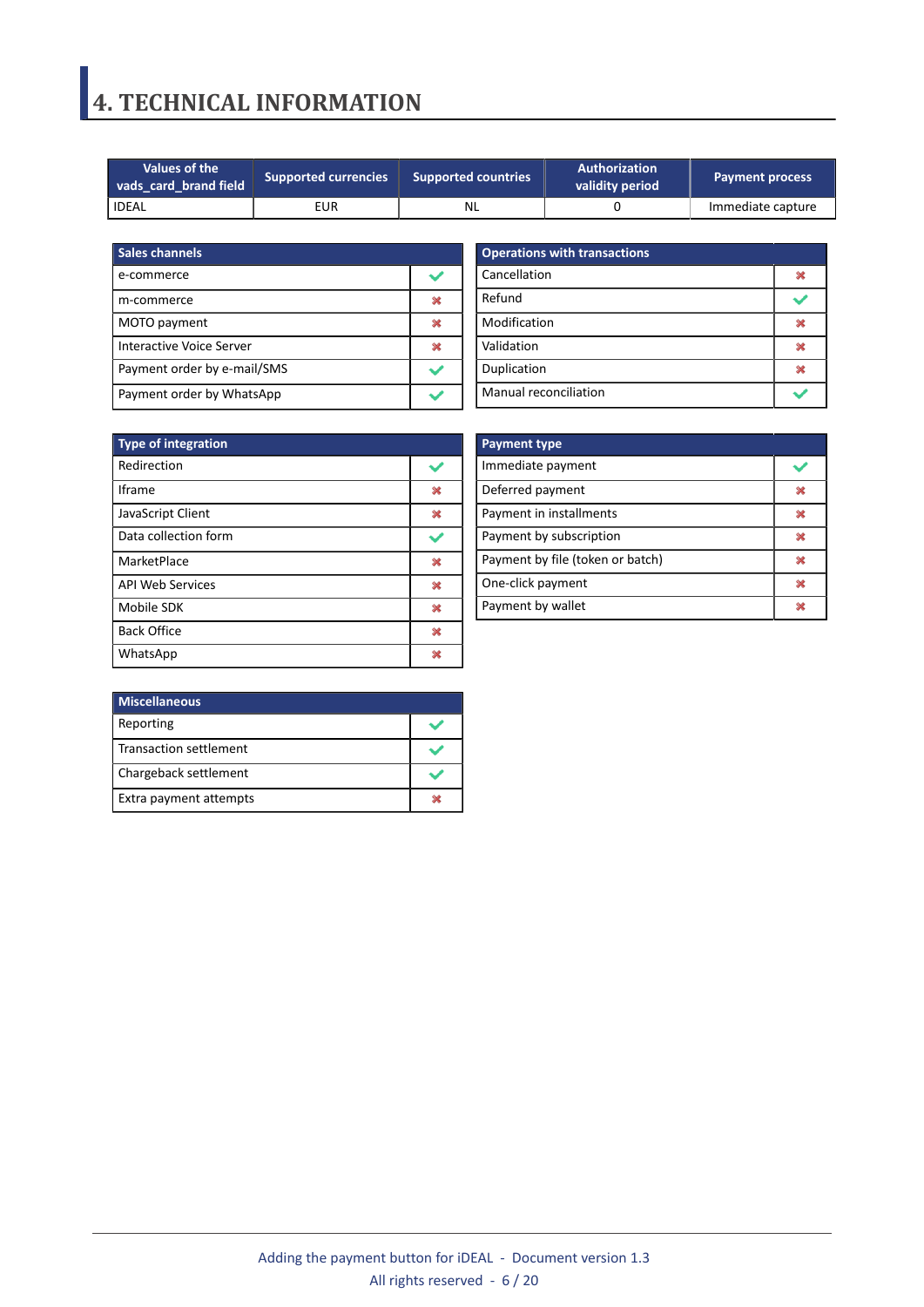# <span id="page-6-0"></span>**5. PREREQUISITES**

In order to enable the iDEAL payment method:

- **1.** Contact the Middle Office.
- **2.** Fill out and send the **KYC** and **Merchant Registration Form**.
- **3.** Once all the documents have been validated, the iDEAL payment method will be enabled for yourshop.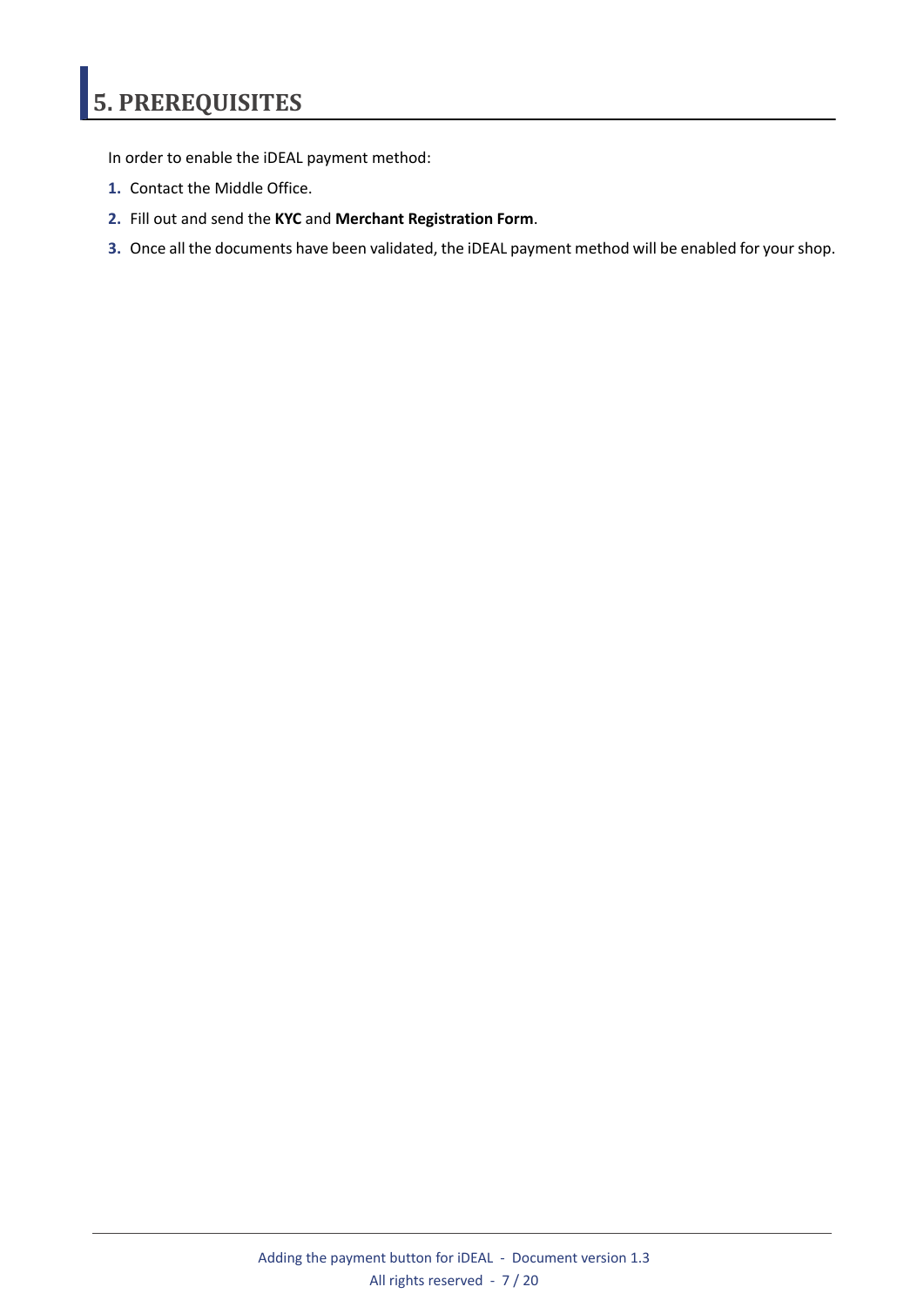

<span id="page-7-0"></span>You will find below the payment flow of a payment via iDEAL:

#### **Note**:

If the mandatory fields have not been provided (see chapter **Creating an iDEAL payment request**), another page is provided to the buyer to allow him or her to fill in their personal details.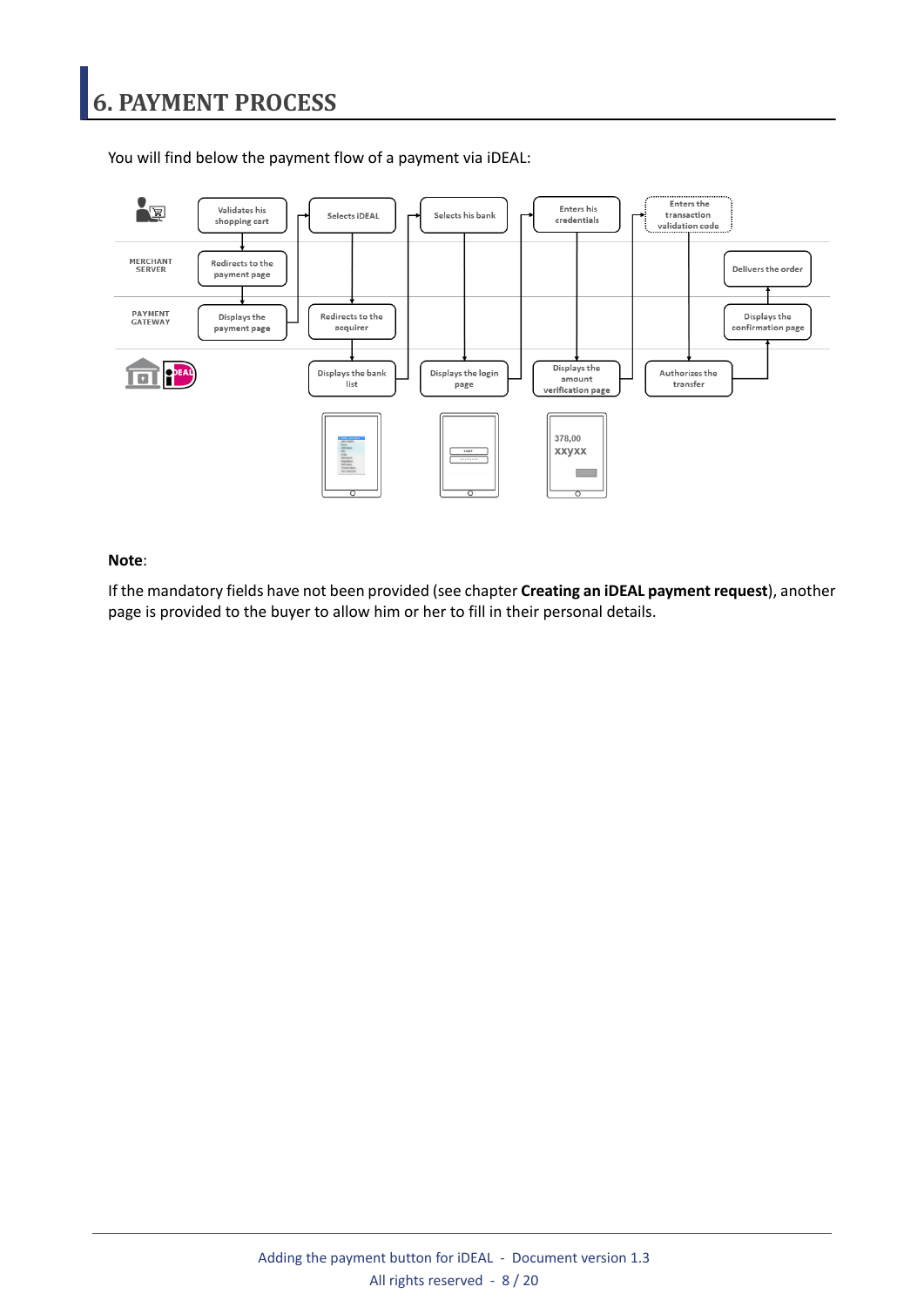# <span id="page-8-0"></span>**7. TRANSACTION SETTLEMENT**

iDEAL transactions are supported by the following services:

- Visual transaction reconciliation
- Visual chargeback reconciliation
- Bank reconciliation report
- Chargeback reconciliation report

If you wish to enable or obtain more information on these services, contact the Middle Office.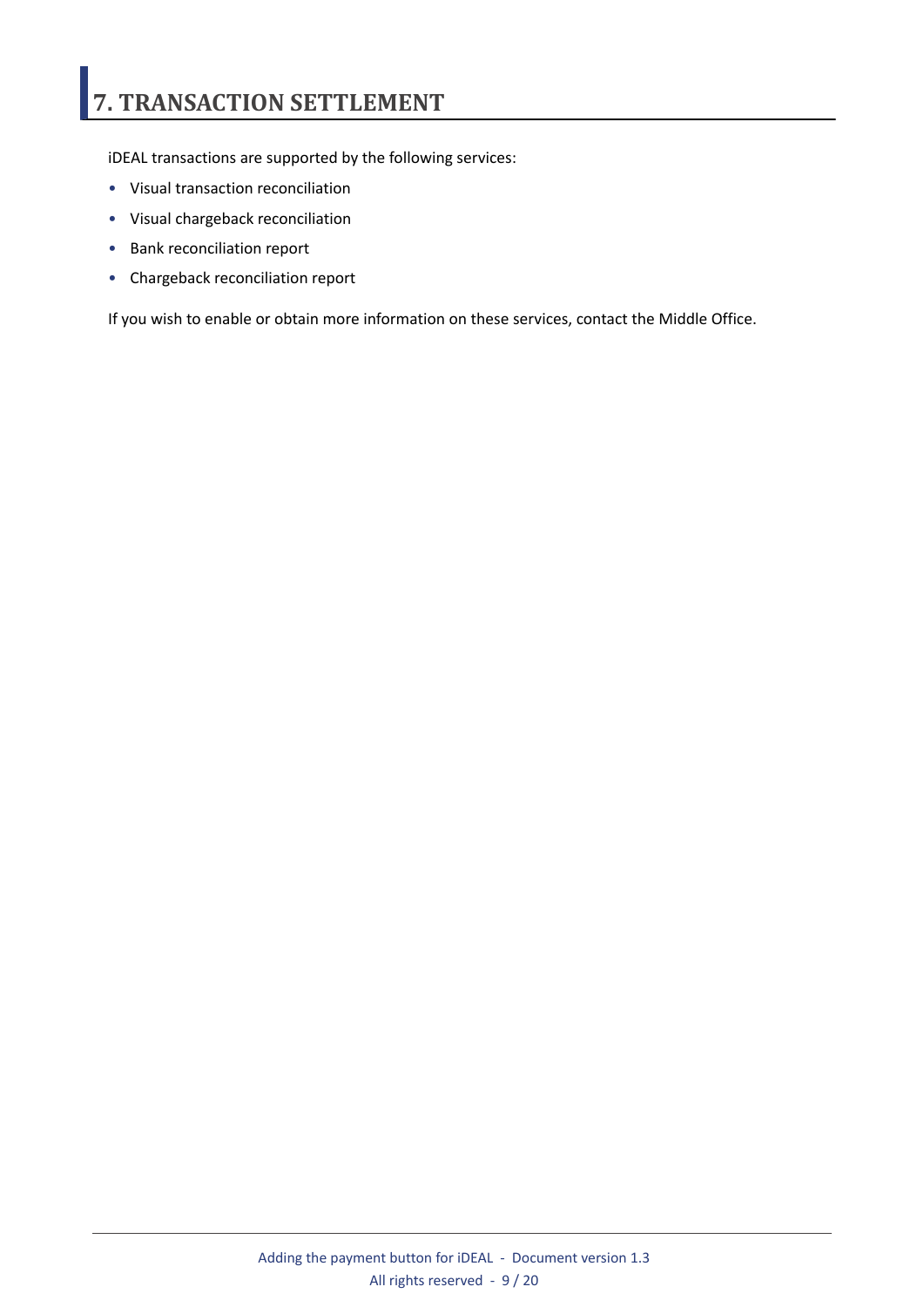### <span id="page-9-0"></span>**8. ESTABLISHING INTERACTION WITH THE PAYMENT GATEWAY**

The interaction with the payment gateway is described in the *Hosted Payment Page Implementation Guide*, available in our online documentation archive.

The merchant website and the payment gateway interact by exchanging data.

To create a payment, this data is sent in an HTML form via the buyer's browser.

At the end of the payment, the result is transmitted to the merchant website in two ways:

- automatically by means of notifications called Instant Notification URLs (also known as IPN for Instant Payment Notification).
- Via the browser when the buyer clicks the button to return to the merchant website.

To guarantee the security of the exchange, the data is signed with a key known only to the merchant and the payment gateway.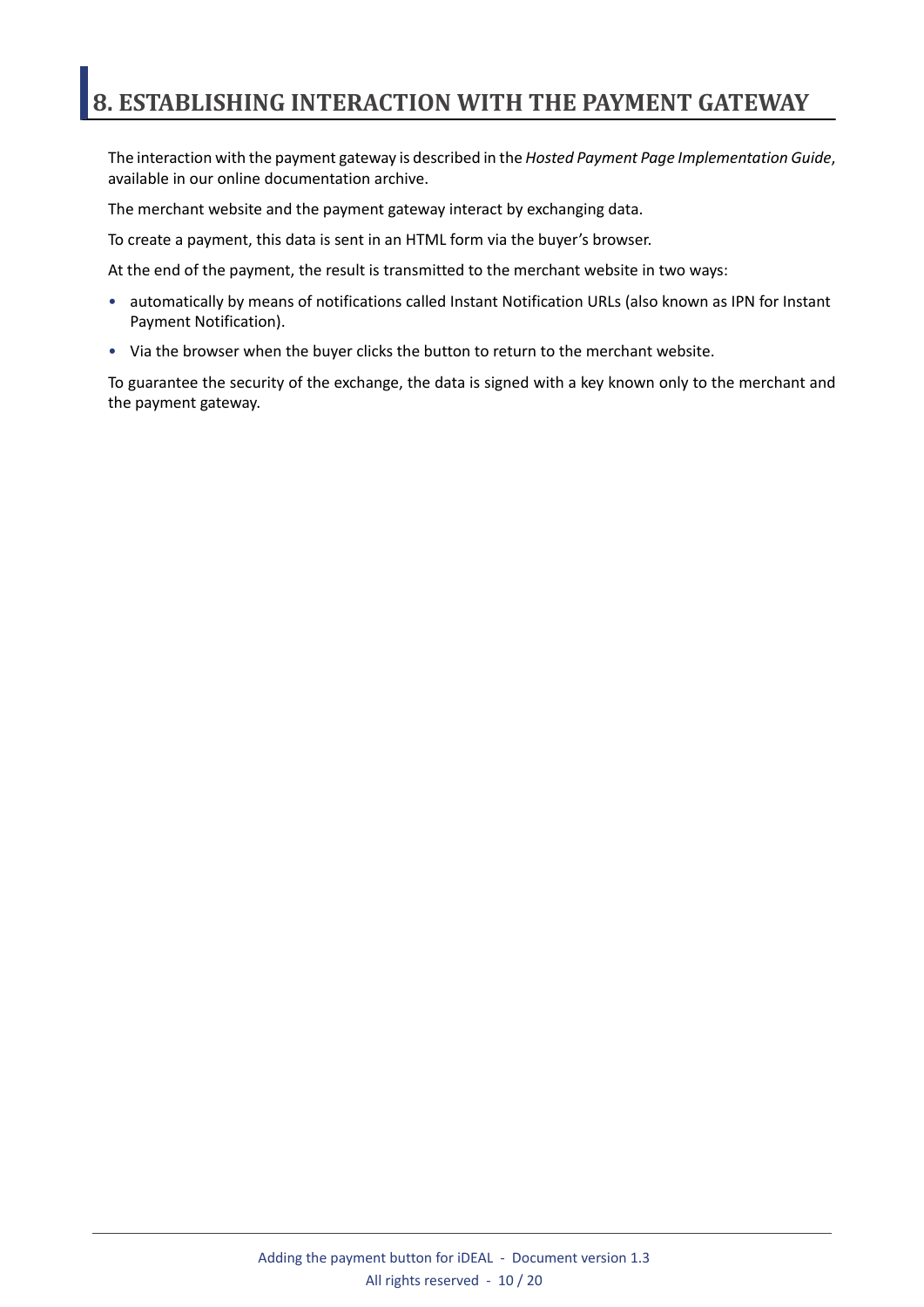## <span id="page-10-0"></span>**9. SETTING UP NOTIFICATIONS**

Several types of notifications are provided in the Expert Back Office.

- Instant Payment Notification URL call
- E-mail sent to the merchant
- E-mail sent to the buyer
- SMS sent to the merchant
- SMS sent to the buyer

They allow to manage the events(payment accepted, payment abandoned by the buyer, payment canceled by the merchant, payment validated by the merchant, etc.) that will trigger a notification sent to the merchant website, the merchant or the buyer.

The notifications of Instant Payment Notification URL call type are very important as they represent the only reliable way for **the merchant website of obtaining the payment result.**

If the payment gateway is unable to access the URL of your page, an e-mail will be sent to the shop administrator.

It contains:

- The HTTP code of the encountered error
- Parts of error analysis
- Its consequences
- Instructions via the Expert Back Office to resend the request to the previously defined URL

To access notification rule management:

Go to the following menu: **Settings** > **Notification rules**.

| Instant Payment Notification              | $\boxed{\smash{\sim}}$ E-mail sent to the merchant<br>$\sqrt{\phantom{a}}$ E-mail sent to the buver |
|-------------------------------------------|-----------------------------------------------------------------------------------------------------|
| $\overline{\mathbf{v}}$<br><b>Enabled</b> | Reference                                                                                           |
|                                           | Instant Payment Notification URL on batch authorization                                             |
|                                           | Instant Payment Notification URL at the end of the payment                                          |
|                                           | Instant Payment Notification URL on batch change                                                    |
|                                           | <b>Instant Payment Notification URL on cancellation</b>                                             |
|                                           | Instant Payment Notification URL on an operation coming from the Back Office                        |

#### <span id="page-10-1"></span>**9.1. Setting up the Instant Payment Notification**

This rule allows to notify the merchant website in the following cases:

- Payment accepted
- Payment refused
- Payment waiting for authorization (file analysis is in progress)

**This notification is required to communicate the result of a payment request.**

It will inform the merchant website of the payment result even if your client has not clicked the "Return **to the shop" button.**

- **1.** Right-click **Instant Payment Notification URL at the end of the payment**.
- **2.** Select **Manage the rule**.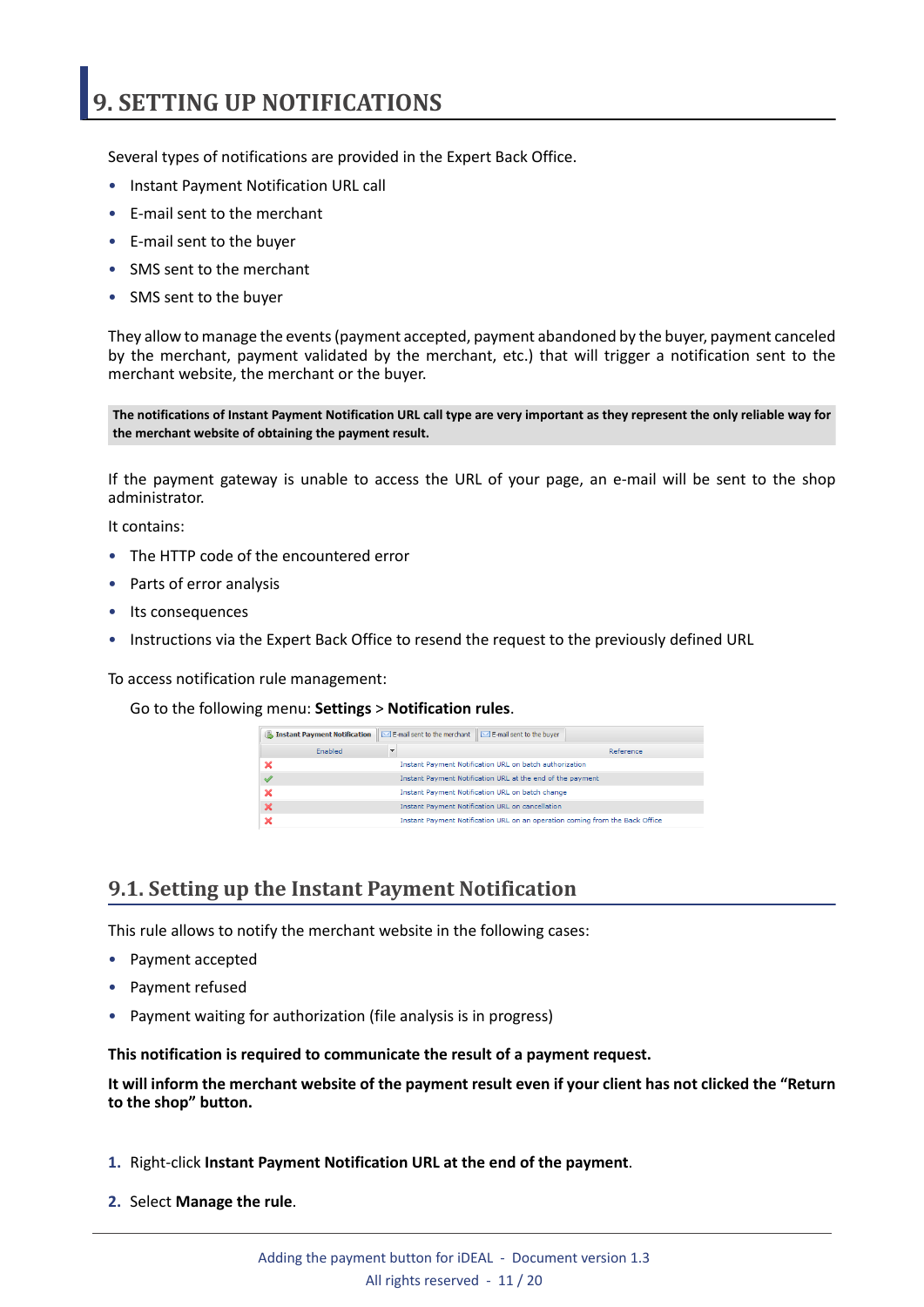- **3.** Enter the **E-mail address(es) to notify in case of failure** field in the **General settings** section. To specify several e-mail addresses, separate them with a semi-colon.
- **4.** Check the box **Automatic retry in case of failure** if you wish to authorize the gateway to automatically resend the notification in case of a failure (can be done up to 4 times).
- **5.** In the **Instant Payment Notification URL of the API form V1, V2** section, specify the URL of your page in the fields **URL to notify in TEST mode** and **URL to notify in PRODUCTION mode** if you wish to receive notifications in the API form format.
- **6.** Save the changes.

#### <span id="page-11-0"></span>**9.2. Setting up a notification on batch change**

In some cases, the final payment result may not be available when the buyer returns to the merchant website.

#### The payment is then created with the **Waiting for authorization** status.

An automatic mechanism allows to retrieve the final status and update the transaction.

In order to be notified of the final status, you must enable the notification rule for batch modification:

- **1.** Right-click **Instant Payment Notification URL on batch change**.
- **2.** Select **Manage the rule**.
- **3.** Enter the **E-mail address(es) to notify in case of failure** field in the **General settings** section. To specify several e-mail addresses, separate them with a semi-colon.
- **4.** Check the box **Automatic retry in case of failure** if you wish to authorize the gateway to automatically resend the notification in case of a failure (can be done up to 4 times).
- **5.** In the **Instant Payment Notification URL of the API form V1, V2** section, specify the URL of your page in the fields **URL to notify in TEST mode** and **URL to notify in PRODUCTION mode** if you wish to receive notifications in the API form format.
- **6.** In the **REST API Instant Payment Notification URL** section, specify the URL of your page in the fields Target URL of the IPN to notify in TEST mode and Target URL of the IPN to notify in PRODUCTION **mode** if you are using the JavaScript client.
- **7.** Save the changes.
- **8.** Enable the rule by right-clicking **Instant Payment Notification URL on batch change** and select **Enable the rule**.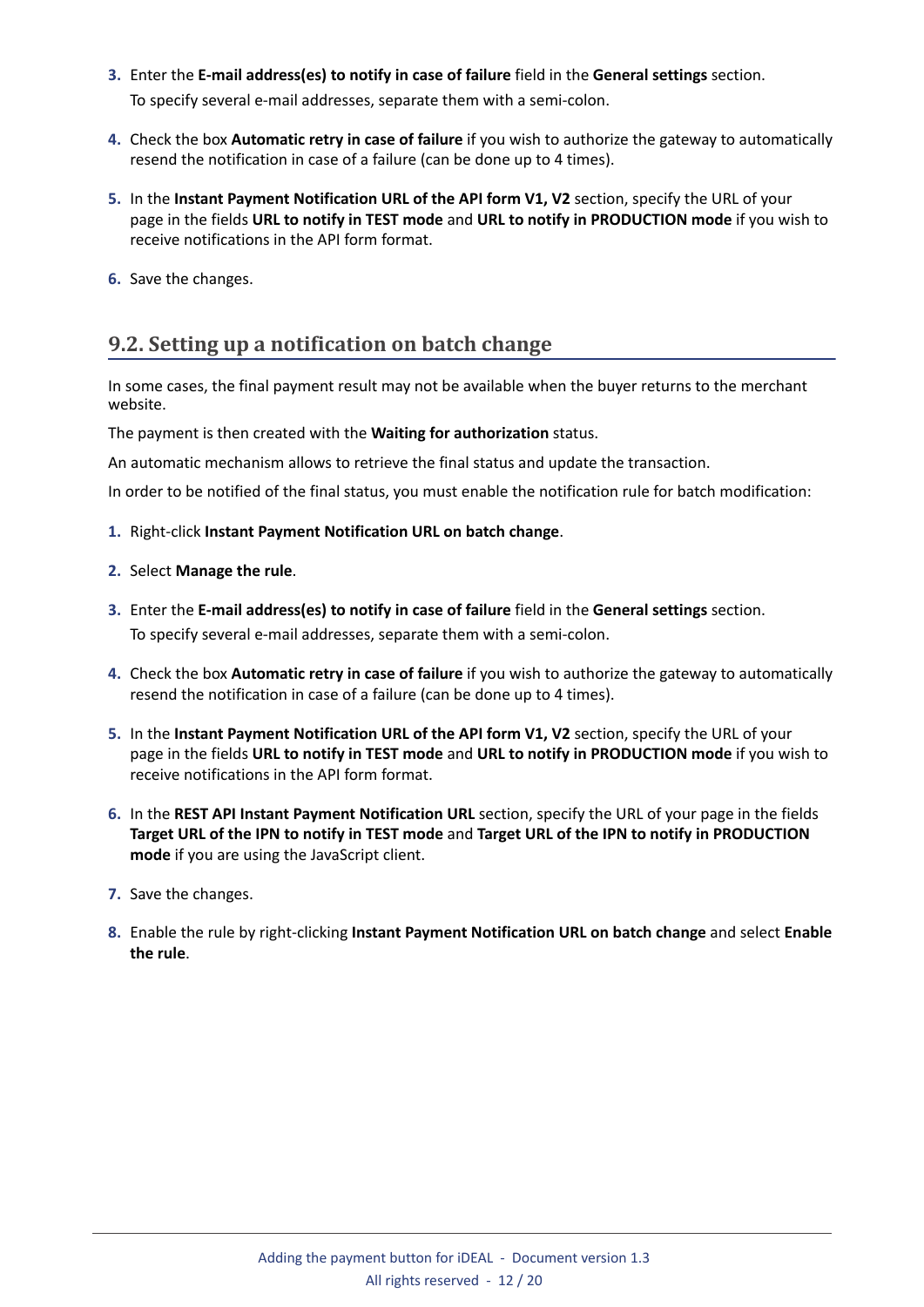<span id="page-12-0"></span>To generate a payment request, you must create an HTML form as follows:

```
<form method="POST" action="https://secure.lyra.com/vads-payment/">
 <input type="hidden" name="parameter1" value="value1" />
 <input type="hidden" name="parameter2" value="value2" />
 <input type="hidden" name="parameter3" value="value3" />
 <input type="hidden" name="signature" value="signature"/>
 <input type="submit" name="pay" value="Pay"/>
\langle/form\rangle
```
It contains:

- The following technical elements:
	- The  $\leq$  form> and  $\leq$ / form> tags that allow to create an HTML form.
	- The method="POST" attribute that defines the method used for sending data.
	- The action="*<https://secure.lyra.com/vads-payment/>*" attribute that defines where to send the form data.
- Form data:
	- The shop ID.
	- Information about the payment depending on the use case.
	- Additional information depending on your needs.
	- The signature that ensures the integrity of the form.

This data is added to the form by using the  $\langle$ input> tag:

<input type="hidden" name="parameter1" value="value1" />

For setting the name and value attributes, see the **Data dictionary** chapter also available in the online document archive.

All the data in the form must be encoded in **UTF-8.**

Special characters (accents, punctuation marks, etc.) will then be correctly interpreted by the payment gateway. Otherwise, the signature will be computed incorrectly and the form will be rejected.

• The **Pay** button to submit the data:

<input type="submit" name="pay" value="Pay"/>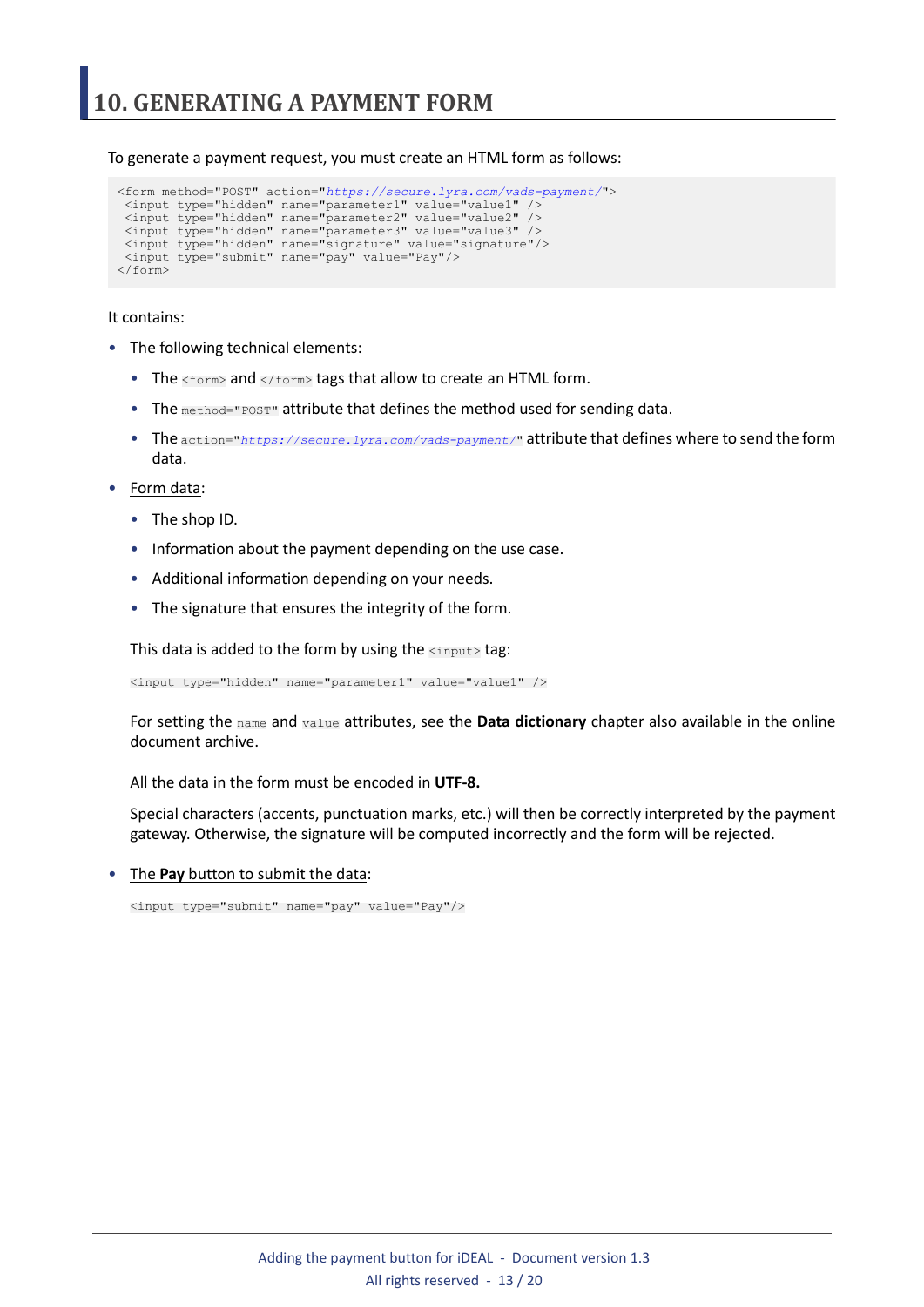Different use cases are presented in the chapters below. They will allow you to adapt your payment form to your needs.

| <b>Notation</b> | <b>Description</b>                                                                                                                                                                                                                                                                                                                                                                                                                                                            |
|-----------------|-------------------------------------------------------------------------------------------------------------------------------------------------------------------------------------------------------------------------------------------------------------------------------------------------------------------------------------------------------------------------------------------------------------------------------------------------------------------------------|
| a               | Alphabetic characters (from 'A' to 'Z' and from 'a' to 'z')                                                                                                                                                                                                                                                                                                                                                                                                                   |
| n               | Numeric characters                                                                                                                                                                                                                                                                                                                                                                                                                                                            |
| s               | Special characters                                                                                                                                                                                                                                                                                                                                                                                                                                                            |
| an              | Alphanumeric characters                                                                                                                                                                                                                                                                                                                                                                                                                                                       |
| ans             | Alphanumeric and special characters (except '<' and '>')                                                                                                                                                                                                                                                                                                                                                                                                                      |
| 3               | Fixed length of 3 characters                                                                                                                                                                                                                                                                                                                                                                                                                                                  |
| .12             | Variable length up to 12 characters                                                                                                                                                                                                                                                                                                                                                                                                                                           |
| json            | JavaScript Object Notation.<br>Object containing key/value pairs separated by commas.<br>It starts with a left brace "{" and ends with a right brace "}".<br>Each key/value pair contains the name of the key between double-quotes followed by ":" followed by a value.<br>The name of the key must be alphanumeric.<br>The value can be:<br>a chain of characters (in this case it must be framed by double-quotes)<br>٠<br>a number<br>٠<br>an object<br>٠<br>a table<br>٠ |
|                 | a boolean<br>empty<br>٠                                                                                                                                                                                                                                                                                                                                                                                                                                                       |
|                 | <b>Example:</b> { "name1":45,            "name2": "value2",            "name3":false}                                                                                                                                                                                                                                                                                                                                                                                         |
| enum            | Characterizes a field with a complete list of values.<br>The list of possible values is given in the field definition.                                                                                                                                                                                                                                                                                                                                                        |
| Enum list       | List of values separated by a ";".<br>The list of possible values is given in the field definition.<br>Example: vads payment cards=VISA; MASTERCARD                                                                                                                                                                                                                                                                                                                           |
| map             | List of key / value pairs separated by a " $\overline{r}$ ".<br>Each key/value pair contains the name of the key followed by "=", followed by a value.<br>The value can be:<br>a chain of characters<br>٠                                                                                                                                                                                                                                                                     |
|                 | a boolean<br>٠                                                                                                                                                                                                                                                                                                                                                                                                                                                                |
|                 | a json object<br>٠                                                                                                                                                                                                                                                                                                                                                                                                                                                            |
|                 | an xml object                                                                                                                                                                                                                                                                                                                                                                                                                                                                 |
|                 | The list of possible values for each key/value pair is provided in the field definition.<br>Example: vads theme config=SIMPLIFIED DISPLAY=true; RESPONSIVE MODEL=Model 1                                                                                                                                                                                                                                                                                                      |

The following table lists the different formats that you can encounter when building your form.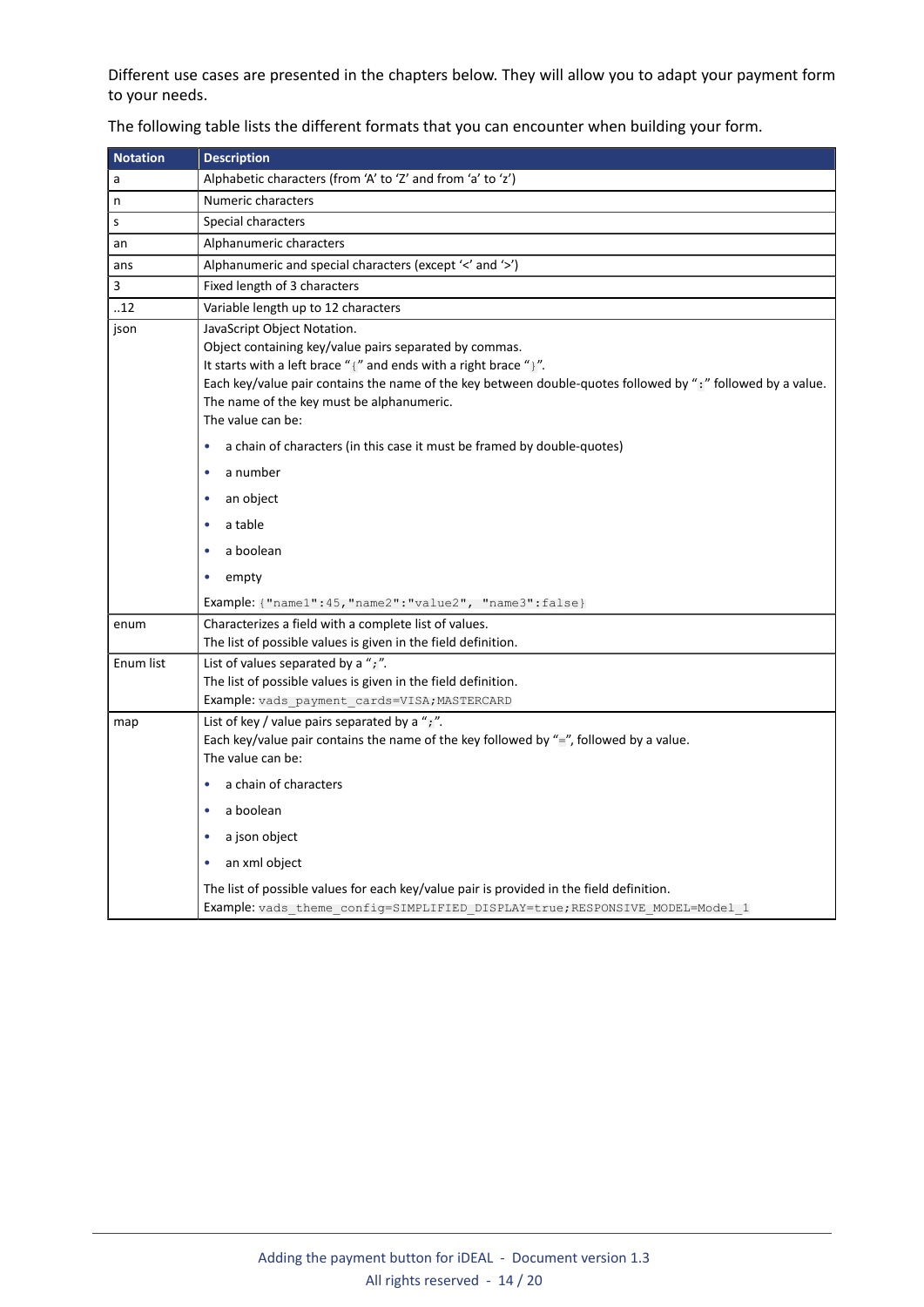### <span id="page-14-0"></span>**10.1. Creating an iDEAL payment request**

| 1. Use all the fields presented in the table below to create your payment form. |  |  |  |
|---------------------------------------------------------------------------------|--|--|--|
|                                                                                 |  |  |  |

| <b>Field name</b>    | <b>Description</b>                                                                                                                                                                                                                                | <b>Format</b>  | Value                                                                                                                                                |
|----------------------|---------------------------------------------------------------------------------------------------------------------------------------------------------------------------------------------------------------------------------------------------|----------------|------------------------------------------------------------------------------------------------------------------------------------------------------|
| vads_payment_cards   | Allows to force the card type to be used.<br>Leave empty to let the Buyer choose<br>between the eligible payment methods<br>(depending on the currency, the minimum<br>or maximum amount, the technical<br>constraints) associated with the shop. | enum           | <b>IDEAL</b> to directly call the iDEAL<br>$\bullet$<br>payment button.<br>VISA; IDEAL to provide the choice<br>$\bullet$<br>between VISA and iDEAL. |
| vads_page_action     | Action to perform                                                                                                                                                                                                                                 | enum           | <b>PAYMENT</b>                                                                                                                                       |
| vads amount          | Payment amount in the smallest currency<br>unit (cents for euro).                                                                                                                                                                                 | n.12           | E.g.: 3000 for 30,00 EUR                                                                                                                             |
| vads_ctx_mode        | Defines the mode of interaction with the<br>payment gateway.                                                                                                                                                                                      | enum           | <b>TEST or PRODUCTION</b>                                                                                                                            |
| vads_currency        | Numeric currency code to be used for the<br>payment, in compliance with the ISO 4217<br>standard (numeric code).                                                                                                                                  | n <sub>3</sub> | Possible value:<br><b>978 (EUR)</b><br>$\bullet$                                                                                                     |
| vads_action_mode     | Acquisition mode for payment method data                                                                                                                                                                                                          | enum           | <b>INTERACTIVE</b>                                                                                                                                   |
| vads_cust_email      | Buyer's e-mail address                                                                                                                                                                                                                            | ans150         | E.g.: abc@example.com                                                                                                                                |
| vads_cust_country    | Country code in compliance with the ISO<br>3166 standard                                                                                                                                                                                          | a2             | Possible value:<br><b>NL</b><br>$\bullet$                                                                                                            |
| vads_cust_first_name | First name                                                                                                                                                                                                                                        | ans.63         | E.g.: Laurent                                                                                                                                        |
| vads_cust_last_name  | Name                                                                                                                                                                                                                                              | ans63          | E.g.: Durant                                                                                                                                         |
| vads_payment_config  | Payment type                                                                                                                                                                                                                                      | enum           | <b>SINGLE</b>                                                                                                                                        |
| vads_site_id         | Shop ID                                                                                                                                                                                                                                           | n <sub>8</sub> | E.g.: 12345678                                                                                                                                       |
| vads_trans_date      | Date and time of the payment form in UTC<br>format                                                                                                                                                                                                | n14            | Respect the YYYYMMDDHHMMSS<br>format<br>E.g.: 20200101130025                                                                                         |
| vads_trans_id        | Transaction number.<br>Warning: this field is not case sensitive.                                                                                                                                                                                 | an6            | E.g.: xrT15p                                                                                                                                         |
| vads_version         | Version of the exchange protocol with the<br>payment gateway                                                                                                                                                                                      | enum           | V <sub>2</sub>                                                                                                                                       |

- **2.** Add optional fields depending on your requirements (see chapter **Using additional features** of the *Hosted Payment Page Implementation Guide* available on our website).
- **3.** Compute the value of the **signature** field using all the fields of your form that start with **vads\_** (see chapter **Computing the signature** of the *Hosted Payment Page Implementation Guide* available on our website).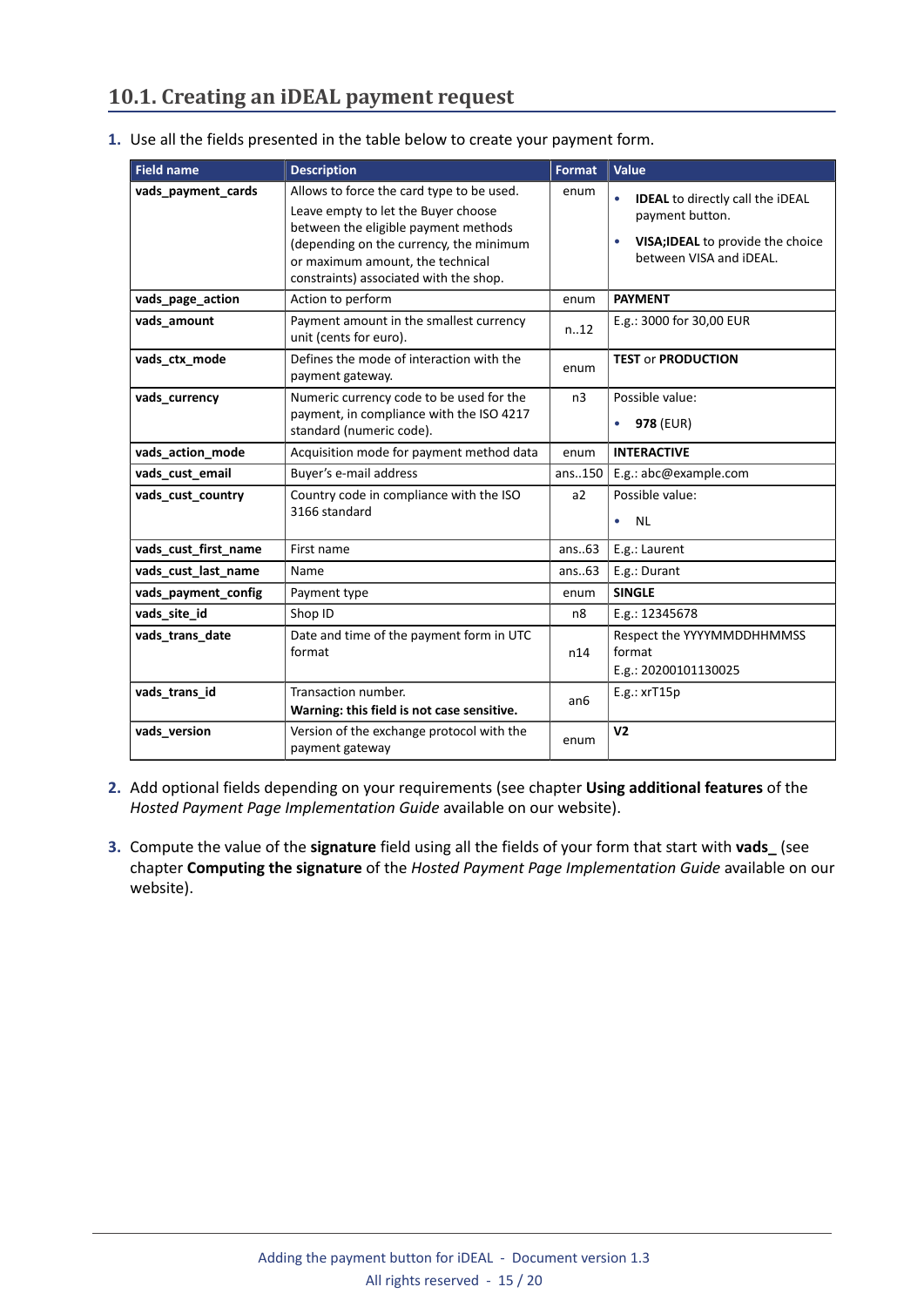<span id="page-15-0"></span>The buyer will be able to finalize his/her purchase once he/she is redirected to the payment page.

The buyer's browser must transmit the payment form data.

### <span id="page-15-1"></span>**11.1. Redirecting the buyer to the payment page**

The URL of the payment gateway is:

*<https://secure.lyra.com/vads-payment/>*

#### Example of parameters sent to the payment gateway:

|                           | <form action="https://secure.lyra.com/vads-payment/" method="POST"></form>                   |
|---------------------------|----------------------------------------------------------------------------------------------|
|                           | <input name="vads action mode" type="hidden" value="INTERACTIVE"/>                           |
|                           | <input name="vads amount" type="hidden" value="2990"/>                                       |
|                           | <input name="vads ctx mode" type="hidden" value="TEST"/>                                     |
|                           | <input name="vads currency" type="hidden" value="978"/>                                      |
|                           | <input name="vads cust country" type="hidden" value="NL"/>                                   |
|                           | <input name="vads cust email" type="hidden" value="me@example.com"/>                         |
|                           | <input name="vads cust first name" type="hidden" value="John"/>                              |
|                           | <input name="vads cust last name" type="hidden" value="Doe"/>                                |
|                           | <input name="vads cust phone" type="hidden" value="+33102030405"/>                           |
|                           | <input name="vads page action" type="hidden" value="PAYMENT"/>                               |
|                           | <input name="vads payment cards" type="hidden" value="IDEAL"/>                               |
|                           | <input name="vads payment config" type="hidden" value="SINGLE"/>                             |
|                           | <input name="vads site id" type="hidden" value="12345678"/>                                  |
|                           | <input name="vads trans date" type="hidden" value="20190710101407"/>                         |
|                           | <input name="vads trans id" type="hidden" value="362812"/>                                   |
|                           | <input name="vads version" type="hidden" value="V2"/>                                        |
|                           | <input name="signature" type="hidden" value="NM25DPLKEbtGEHCDHn8MBT4ki6aJI/ODaWhCzCnAfvY="/> |
|                           | <input name="pay" type="submit" value="Pay"/>                                                |
| $\langle$ /form $\rangle$ |                                                                                              |

### <span id="page-15-2"></span>**11.2. Processing errors**

If the payment gateway detects an error while receiving the form, an error message will appear and the buyer will not be able to proceed to the payment.

#### In TEST mode

The message indicates the source of the error and provides a link to the error code description to help you fix it.

#### In PRODUCTION mode

The message simply indicates to the buyer that a technical problem has occurred.

In both cases the merchant receives a notification e-mail.

It contains:

- the source of the error,
- a link to possible causes to facilitate its analysis,
- all the fields of the form.

A description of the error codes with their possible causes is available on our website

*<https://docs.lyra.com/collect/error-code/error-00.html>*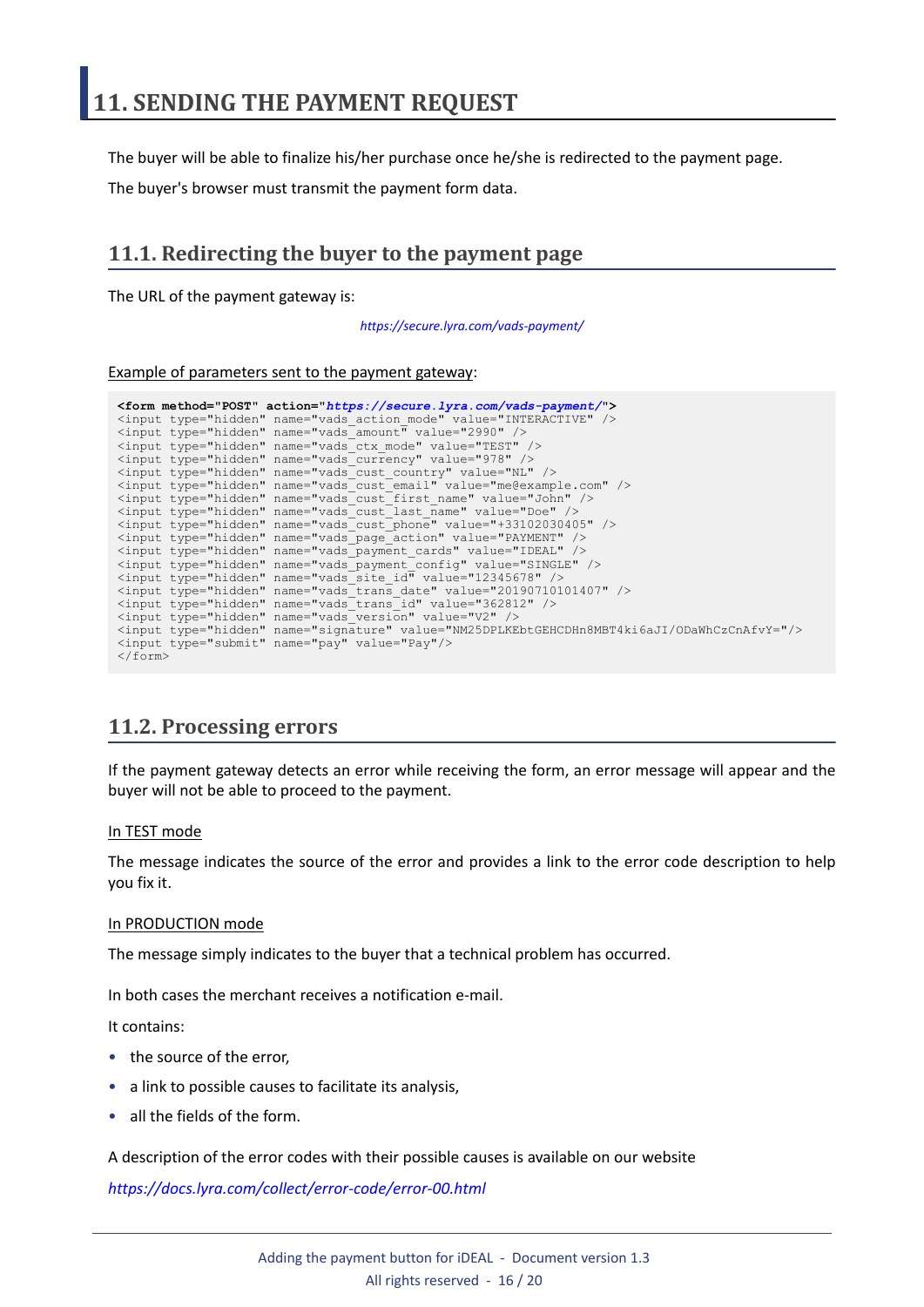Error codes specific to the IDEAL payment method:

| <b>Code Message</b>                               | Description of the error                                      |
|---------------------------------------------------|---------------------------------------------------------------|
| 10104 UNAVAILABLE PAYMENT METHOD                  | The IDEAL card type is not activated for<br>your Merchant ID. |
| 1012 CURRENCY NOT SUPPORTED                       | No card type supports the requested<br>currency.              |
| 1019 LYRA COLLECT METHOD NOT AVAILABLE IN COUNTRY | No card type supports the requested<br>country.               |
| 1019 LYRA COLLECT SOFORT MIN AMOUNT NOT REACHED   | The transmitted amount is too low for a<br>SOFORT payment.    |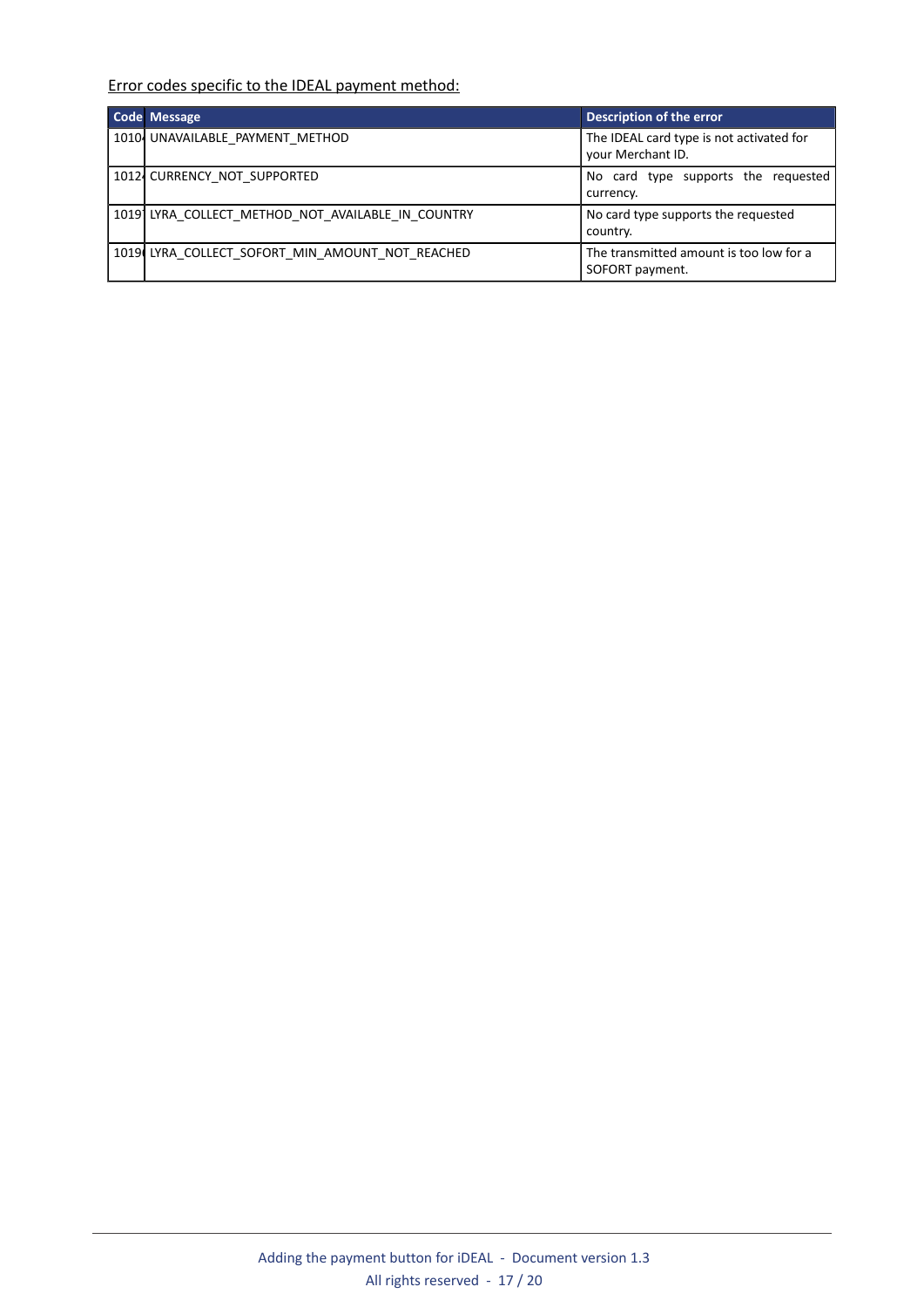<span id="page-17-0"></span>The analysis of the payment result is described in the *Hosted Payment Page Implementation Guide* available in our online documentation archive (*<https://docs.lyra.com/fr/>*).

This document only describes the steps of processing data relative to the response of a payment made with iDEAL.

### <span id="page-17-1"></span>**12.1. Processing the response data**

Here is an example of analysis to guide you through processing the response data.

**1.** Identify the order by retrieving the value of the **vads\_order\_id** field if you have transmitted it in the payment form.

Make sure that the order status has not been updated yet.

**2.** Retrieve the payment result transmitted in the **vads\_trans\_status** field.

Its value allows you to define the order status.

| <b>VALUE</b>                 | <b>DESCRIPTION</b>                                                            |  |
|------------------------------|-------------------------------------------------------------------------------|--|
| <b>CAPTURED</b>              | Captured                                                                      |  |
|                              | The transaction is accepted.                                                  |  |
|                              | It is visible in the Captured transactions tab.                               |  |
|                              | Debit is immediate (no capture file is sent to the acquirer).                 |  |
| <b>REFUSED</b>               | <b>Declined</b>                                                               |  |
|                              | Transaction is declined.                                                      |  |
|                              | See the following chapter to obtain more information on the rejected payment. |  |
| <b>WAITING AUTHORISATION</b> | Waiting for authorization.                                                    |  |
|                              | Waiting for the response from the acquirer.                                   |  |

- **3.** Retrieve the payment reference transmitted in the **vads\_trans\_id** field.
- **4.** Retrieve the value of the **vads\_trans\_date** field to identify the payment date.
- **5.** Retrieve the used amount and currency. To do this, retrieve the values of the following fields:

| Field name              | <b>Description</b>                                                                        |  |
|-------------------------|-------------------------------------------------------------------------------------------|--|
| vads amount             | Payment amount in the smallest currency unit.                                             |  |
| vads currency           | Numeric code of the currency used for the payment.                                        |  |
| vads_change_rate        | Exchange rate used to calculate the effective payment amount (see vads effective amount). |  |
| vads_effective_amount   | Payment amount in the currency used for the capture in the bank.                          |  |
| vads_effective_currency | Numeric code of the currency that will be used for the capture at the bank.               |  |

*Table 1: Analysis of the payment amount and currency*

- **6.** Retrieve the used payment method by analyzing the **vads\_card\_brand** field.
- **7.** Retrieve all the order, buyer and shipping details.

These details will be provided in the response only of they have been transmitted in the payment form.

Their values are identical to the ones submitted in the form.

**8.** Proceed to order update.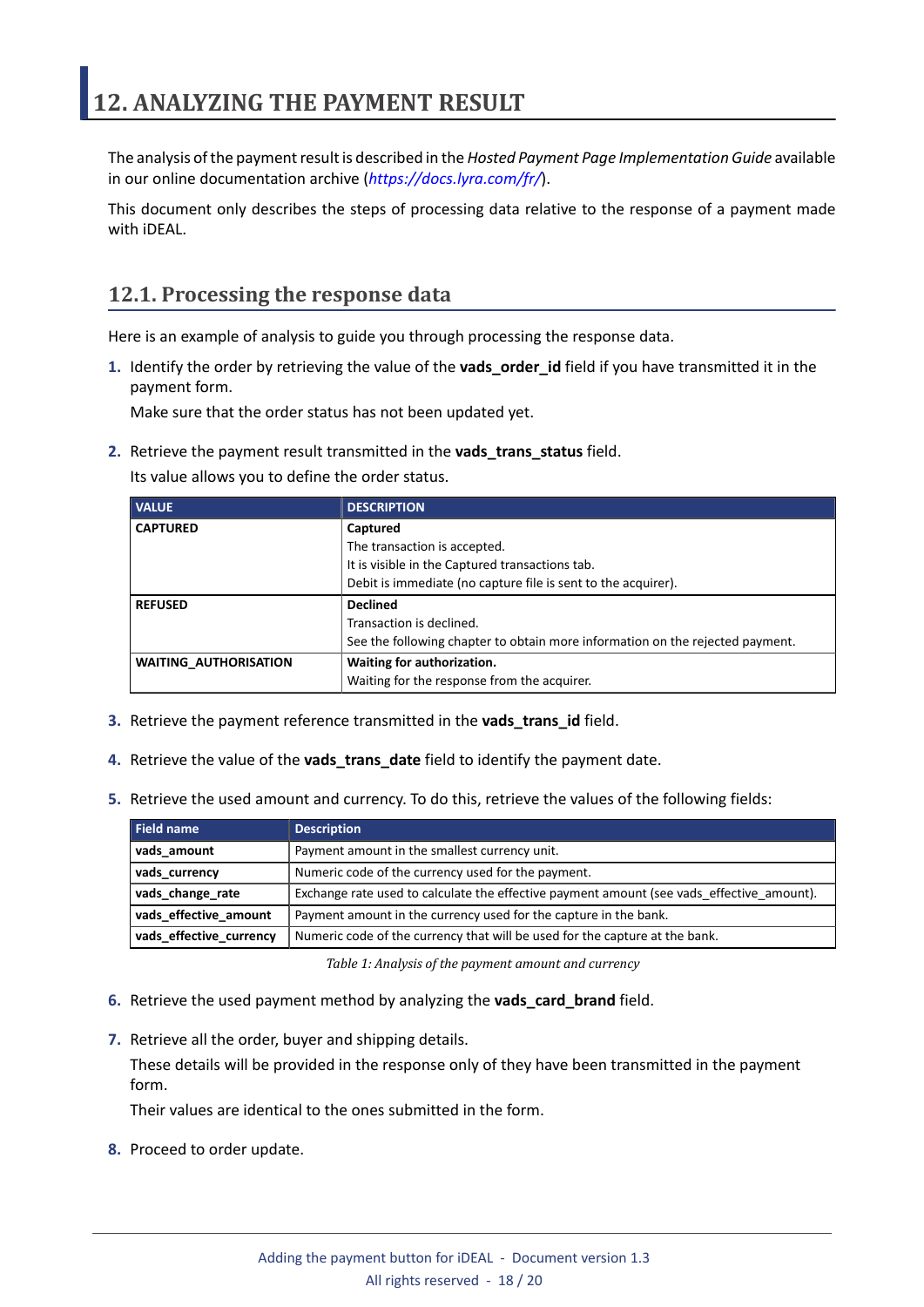### <span id="page-18-0"></span>**12.2. Analyzing the result of the authorization request**

The result of the authorization is specified in the **vads\_auth\_result** field.

This field is set to:

- **0** when the payment is successful,
- one of the values below when the payment is rejected:

| <b>Codes</b> | <b>Description</b>                   | <b>Comment</b>                            |
|--------------|--------------------------------------|-------------------------------------------|
| 1010         | Unknown error                        |                                           |
| 1011         | Incorrect information                | A non-exhaustive list of possible cases:  |
|              |                                      | Invalid cardholder number<br>٠            |
|              |                                      | <b>Invalid CVV</b><br>$\bullet$           |
|              |                                      | Invalid expiration date<br>٠              |
|              |                                      | Invalid buyer country                     |
|              |                                      | Invalid transaction currency<br>$\bullet$ |
| 1012         | Payment abandoned by the user        |                                           |
| 1013         | Expired                              | A non-exhaustive list of possible cases:  |
|              |                                      | <b>Expired session</b><br>۰               |
| 1014         | Technical error on the acquirer side | Contact the tech support.                 |
| 1016         | Canceled by the acquirer             | A non-exhaustive list of possible cases:  |
|              |                                      | Risk management module<br>$\bullet$       |
|              |                                      | failed buyer authentication<br>٠          |